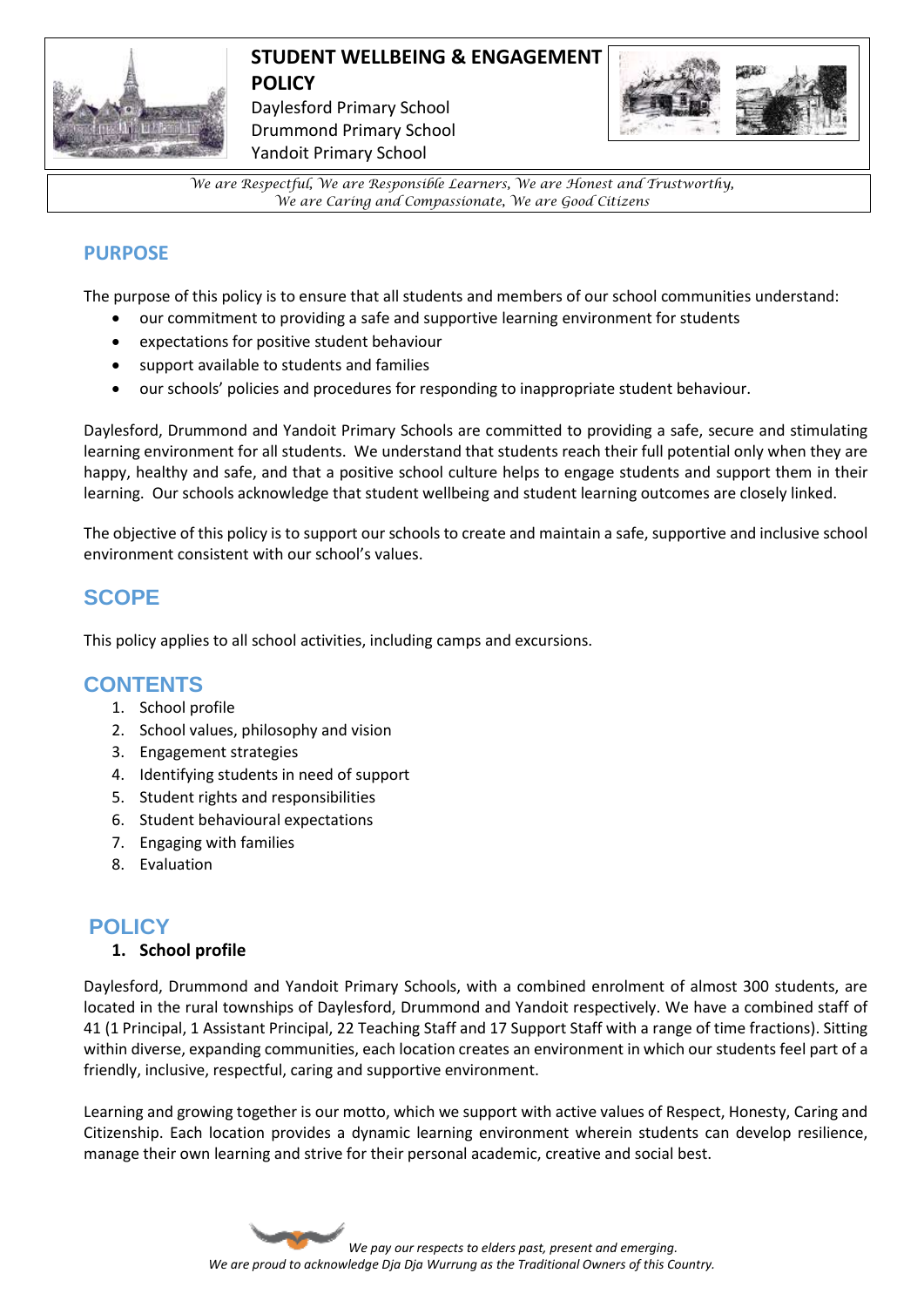**Daylesford Primary School**, established in 1875, boasts heritage buildings, a swimming pool, gymnasium, and an Open Learning Centre with a commercial grade kitchen facility. Our curriculum provision is comprehensive, with three specialists delivering in Performing Arts/Choir, Visual Arts and LOTE/Italian. Our classrooms are interactive and the use of ICT strengthens student engagement. We also have a very successful Kitchen Garden Program.

**Drummond and Yandoit Primary Schools** are small rural campuses nestled between pastures and bushland. The schools are community hubs, delivering an individualised, holistic approach to education that promotes success for all. The multi-age classrooms are where teachers and parents enjoy a collaborative relationship. We place an emphasis on our unique environment that provides natural opportunities to exercise and enhance learning, behaviourally and cognitively

We are a Lead School for Resilience, Rights and Respectful Relationships, a whole school approach to promote and model respect and equality. Through this program and our Families Program we embed respectful relationships and student connectedness across all schools.

Communication between schools and school communities is valued. Opportunities for parental and community involvement are integral to our school culture. The vibrant and enriched local culture is embraced with strong community links demonstrated through the Swiss-Italian Festa, Cultural Day, Words in Winter festival and Kitchen Garden programs.

Daylesford, Drummond and Yandoit Primary Schools are committed to developing our Reconciliation Action Plan (RAP). We seek to provide inspiration and leadership to our communities through our reconciliation activities.

## **2. School values, philosophy and vision**

Daylesford, Drummond and Yandoit Primary Schools promote success for all within caring communities by working with students to:

- Strive for excellence in all aspects of their learning
- Build resilience and develop highly effective social skills
- Show respect for themselves, others and the environment.
- Build a strong sense of personal identity through participation in our community.
- Daylesford, Drummond and Yandoit Primary Schools are committed to *"Learning and Growing Together*" based on the agreed values:
	- We are Respectful
	- We are Responsible Learners
	- We are Honest and Trustworthy
	- We are Caring and Compassionate
	- We are Good Citizens

#### **3. Engagement strategies**

Daylesford, Drummond and Yandoit Primary Schools have developed a range of strategies to promote engagement, positive behaviour and respectful relationships for all students in our schools. We acknowledge that some students may need extra social, emotional or educational support at school, and that the needs of students will change over time as they grow and learn.

A summary of the universal (whole of school), targeted (year group specific) and individual engagement strategies used by our schools is included below:

#### Universal

- high and consistent expectations of all staff, students and parents/carers
- prioritise positive relationships between staff and students, recognising the fundamental role this plays in building and sustaining student wellbeing
- creating a culture that is inclusive, engaging and supportive
- welcoming all parents/carers and being responsive to them as partners in learning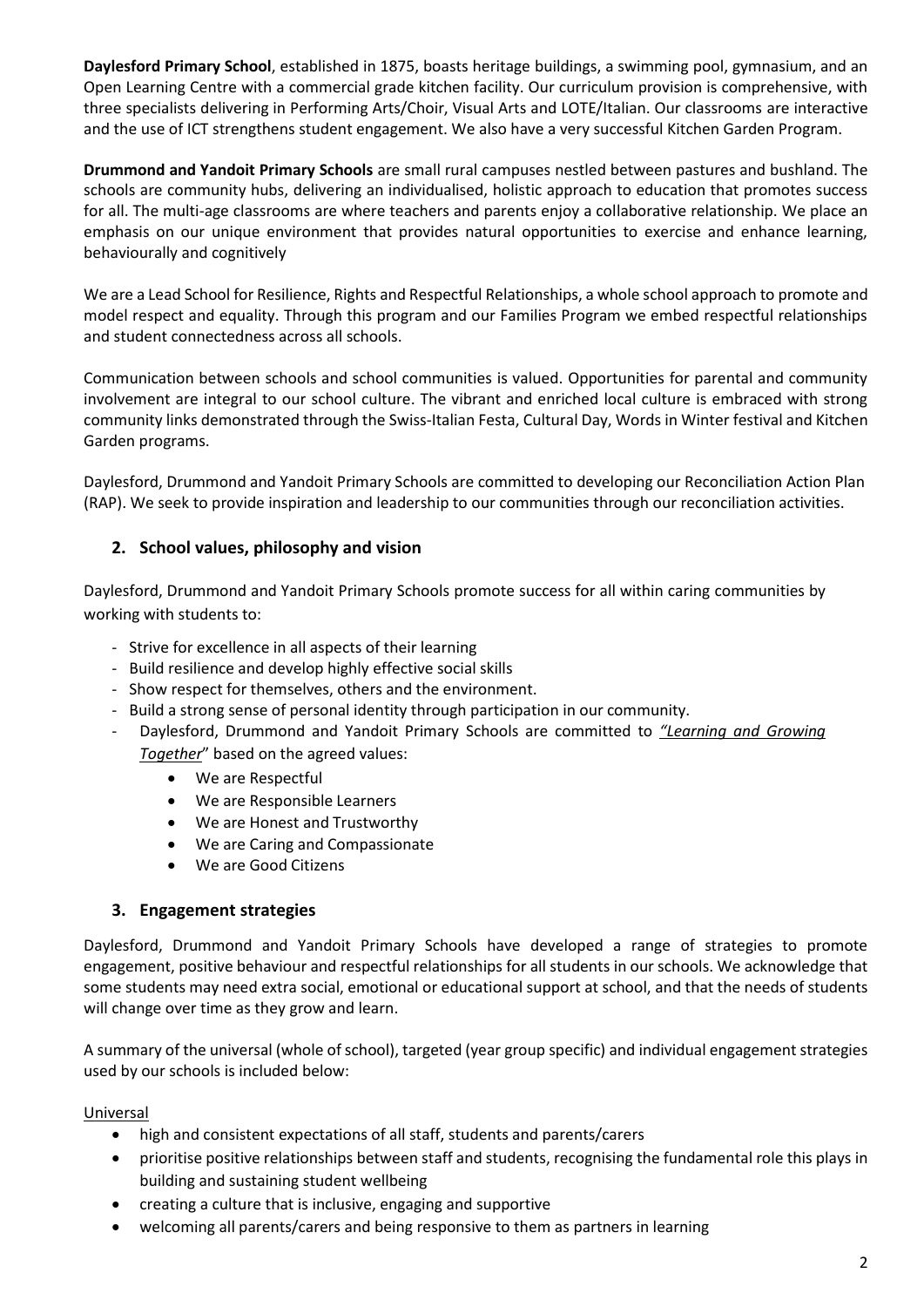- analysing and being responsive to a range of school data such as attendance, Attitudes to School Survey, parent survey data, student management data and school level assessment data
- teachers at Daylesford, Drummond and Yandoit School use a four part model instructional framework to ensure an explicit, common and shared model of instruction to ensure that evidenced-based, high yield teaching practices are incorporated into all lessons.
- teachers at Daylesford, Drummond and Yandoit Primary Schools adopt a broad range of teaching and assessment approaches to effectively respond to the diverse learning styles, strengths and needs of our students and follow the standards set by the Victorian Institute of Teaching
- our school's Statement of Values and Philosophy are incorporated into our curriculum and promoted to students, staff and parents so that they are shared and celebrated as the foundation of our school communities
- carefully planned transition programs to support students moving into different stages of their schooling
- positive behaviour and student achievement is acknowledged in the classroom, and formally in school assemblies and communication to parents
- monitor student attendance and implement attendance improvement strategies at a whole-school, cohort and individual level
- students have the opportunity to contribute to and provide feedback on decisions about school operations through the Junior School Council and Student Leadership Programs. Students are encouraged to speak with their teachers, assistant principal and school principal when they have questions or concerns.
- create opportunities for cross—age connections amongst students through buddies, family groups, athletics, and performing arts programs.
- All students are welcome to self-refer to classroom teachers, Assistant Principal and Principal if they would like to discuss a particular issue or feel as though they may need support of any kind. We are proud to have an 'open door' policy where students, parents and staff are partners in learning
- opportunities for student inclusion (i.e. sports teams, clubs, recess and lunchtime activities)
- we engage in school-wide programs designed to support our students. These include:-
	- Resilience, Rights and Respectful Relationships (RRRR)
	- Focus of the Fortnight
	- multi-age Families Program

These programs are supported by resources and practice principles linked with Amplify.

#### Targeted

- Preparation for Puberty
- E Safety/Cyber Safety
- Kitchen Garden
- **•** Transition activities
- Various clubs

#### Individual

Student specific strategies that may be considered and applied on a case by case basis include:

- building constructive relationships with students at risk or students who are vulnerable due to complex individual circumstances
- meeting with students and their parent/carer to talk about how best to help the student engage with school
- developing an Individual Learning Plan and/or a Behaviour Support Plan
- considering if any environmental changes need to be made, for example changing the classroom set up
- referring the student to:
	- school-based wellbeing supports
	- Student Support Services
	- Appropriate external supports such as Child and Family services (CAFS), other allied health professionals, Headspace, child and adolescent mental health services or ChildFirst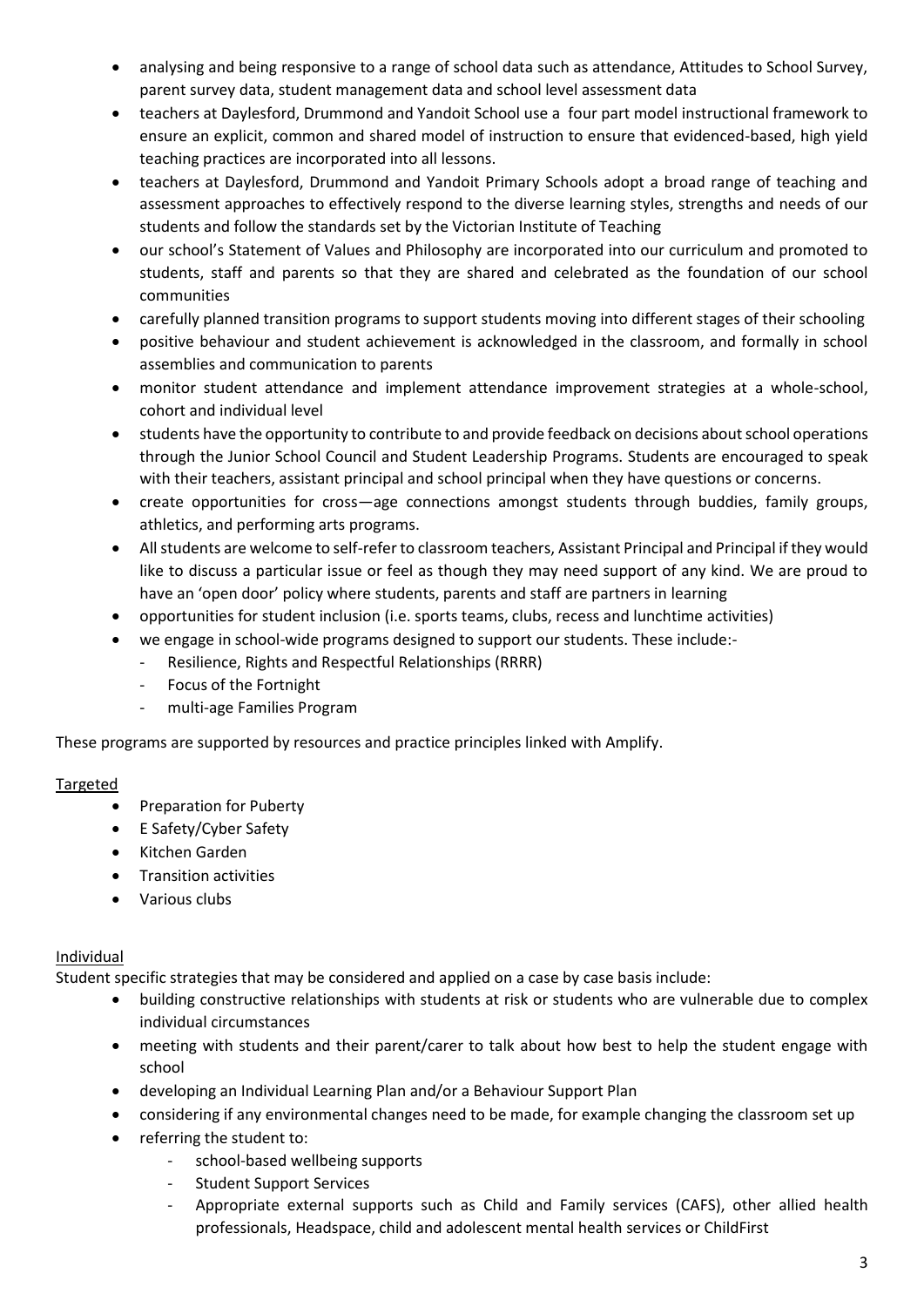- Student Support Groups, see: http://www.education.vic.gov.au/school/principals/spag/participation/pages/supportgroups.aspx
- Individual Learning Plan and Behaviour Support Plan
- Support and referral for Students with Disabilities
- referral to Student Welfare Coordinator and Student Support Services
- referral to ChildFirst
- referral to Child protection

Where necessary the schools will support the student's family to engage by:

- being responsive and sensitive to changes in the student's circumstances and health and wellbeing
- collaborating, where appropriate and with the support of the student and their family, with any external allied health professionals, services or agencies that are supporting the student
- monitoring individual student attendance and developing an attendance improvement plan in collaboration with the student and their family
- running regular Student Support Group meetings for all students:
	- with a disability
	- in Out of Home Care
	- and with other complex needs that require ongoing support and monitoring.

## **4. Identifying students in need of support**

Daylesford, Drummond and Yandoit Primary Schools are committed to providing the necessary support to ensure our students are supported intellectually, emotionally and socially. The Student Wellbeing team plays a significant role in developing and implementing strategies to support and enhance student wellbeing. Daylesford, Drummond and Yandoit Primary Schools will utilise the following information and tools to identify students in need of extra emotional, social or educational support:

- personal, health and learning information gathered upon enrolment and while the student is enrolled
- attendance records
- academic performance
- observations by school staff such as changes in engagement, behaviour, self-care, social connectedness and motivation
- attendance, detention and suspension data
- engagement with families
- self-referrals or referrals from peers

## **5. Student rights and responsibilities**

All members of our school community have a right to experience a safe and supportive school environment. We expect that all students, staff, parents and carers treat each other with respect and dignity. Our school's Statement of Values and Philosophy Policy highlights the rights and responsibilities of members of our community.

Students have the right to:

- participate fully in their education
- feel safe, secure and happy at school
- learn in an environment free from bullying, harassment, violence, discrimination or intimidation
- express their ideas, feelings and concerns.

Students have the responsibility to:

- participate fully in their educational program
- display positive behaviours that demonstrate respect for themselves, their peers, their teachers and members of the school community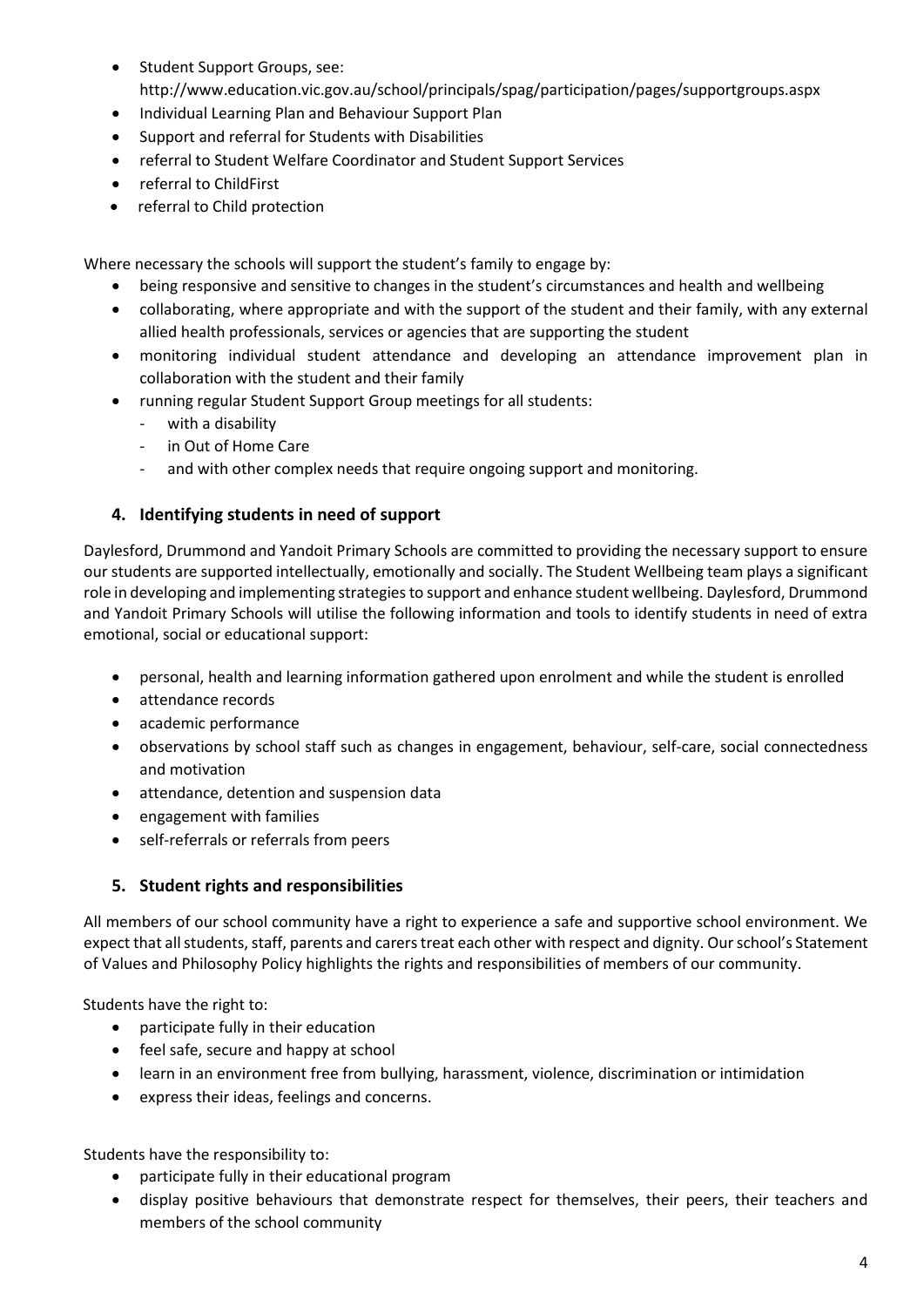respect the right of others to learn.

Students who may have a complaint or concern about something that has happened at school are encouraged to speak to their parents or carers and approach a trusted teacher or a member of the school leadership team.

## **6. Student behavioural expectations**

Behavioural expectations of students, staff and families are grounded in our school's Statement of Values and Philosophy Policy. Student bullying behaviour will be responded to consistently with Daylesford, Drummond and Yandoit Primary School's Bullying Prevention Policy.

When a student acts in breach of the behaviour standards of our school community, Daylesford, Drummond and Yandoit Primary School's will institute a staged response, consistent with the Department's Student Engagement and Inclusion Guidelines. Where appropriate, parents will be informed about the inappropriate behaviour and the disciplinary action taken by teachers and other school staff.

Disciplinary measures may be used as part of a staged response to inappropriate behaviour in combination with other engagement and support strategies to ensure that factors that may have contributed to the student's behaviour are identified and addressed. Disciplinary measures at our school will be applied fairly and consistently. Students will always be provided with an opportunity to be heard.

Disciplinary measures that may be applied include:

- warning a student that their behaviour is inappropriate
- teacher controlled consequences such as moving a student in a classroom or other reasonable and proportionate responses to misbehaviour
- withdrawal of privileges
- referral to the Assistant Principal or Principal
- restorative practices
- behaviour reviews
- in school or at home suspensions
- expulsion

Suspension and expulsion are measures of last resort and may only be used in particular situations consistent with Department policy, available at:

<http://www.education.vic.gov.au/school/principals/spag/participation/pages/engagement.aspx>

Corporal punishment is prohibited in our school and will not be used in any circumstance.

## **7. Engaging with families**

Daylesford, Drummond and Yandoit Primary Schools value the input of parents and carers, and we will strive to support families to engage in their child's learning and build their capacity as active learners. We aim to be partners in learning with parents and carers in our school community.

We work hard to create successful partnerships with parents and carers by:

- ensuring that all parents have access to our school policies and procedures, available on our school website
- maintaining an open, respectful line of communication between parents and staff, supported by Code of Conduct policy.
- providing parent volunteer opportunities so that families can contribute to school activities
- involving families with homework and other curriculum-related activities
- involving families in school decision making
- coordinating resources and services from the community for families